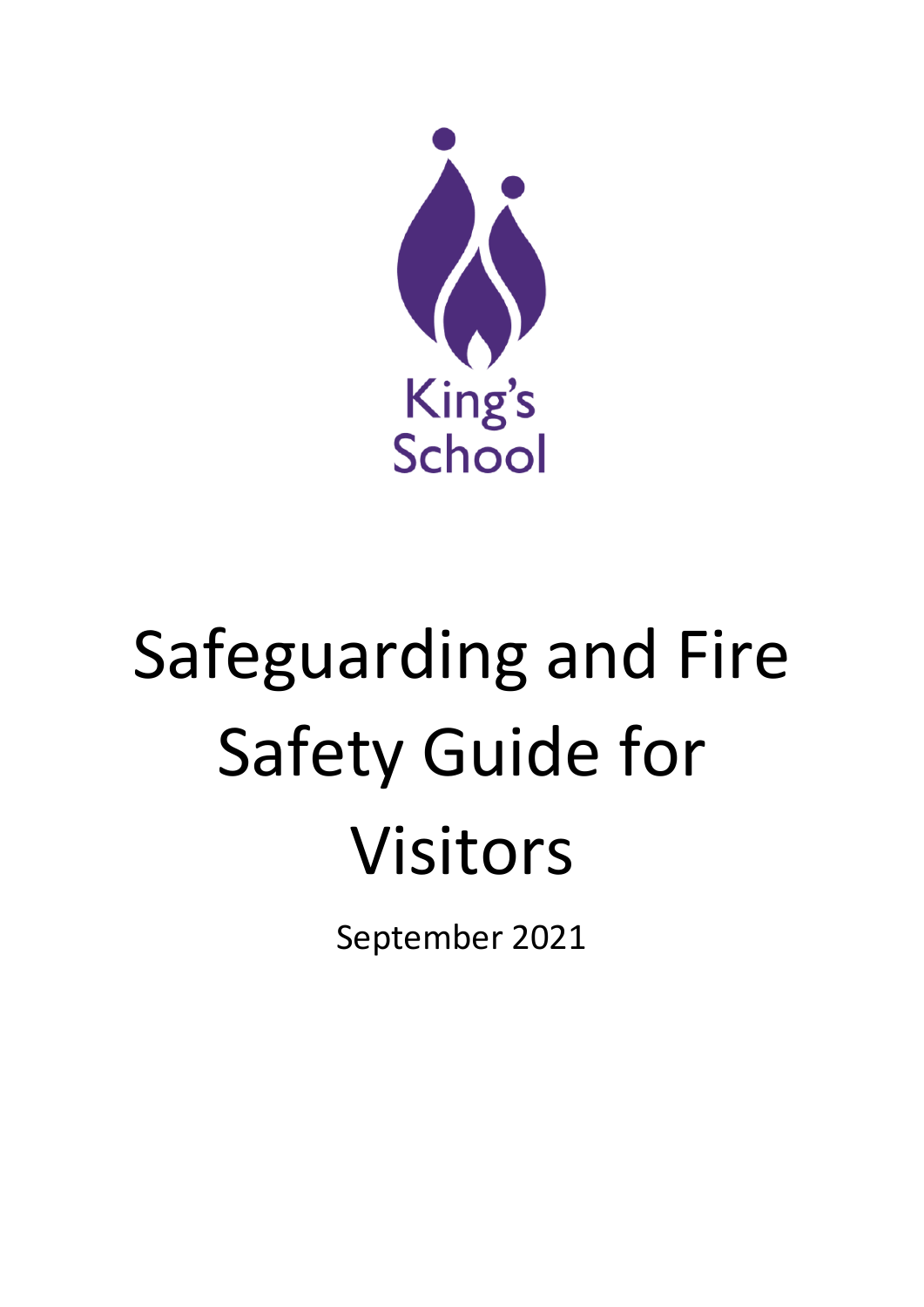#### **Designated Safeguarding Officers**

Our Designated Safeguarding Lead is Mr Richard Chamberlain, who is a Deputy Headteacher.

Our Deputy Designated Safeguarding Leads are

- Mr Ben Walker, Assistant Headteacher
- Sarah Price, Headteacher
- Helena Staples, Head of Year 7
- Amanda Gamon, Pastoral Officer
- Tracey Findon, Pastoral Officer





Mr Chamberlain Mr Walker Mrs Price Ms Staples









All concerns or queries should be directed to Mr Chamberlain or Mr Walker in the first instance in person, or via:

[r.chamberlain@kingsschoolhove.org.uk](mailto:r.chamberlain@kingsschoolhove.org.uk)

[b.walker@kingsschoolhove.org.uk](mailto:b.walker@kingsschoolhove.org.uk)

In their absence concerns should be directed to Mrs S Price, Headteacher or another DDSL above.

Our Safeguarding Governor is Mrs Katherine Laux, and our Health and Safety Governor is Ms Anna Webb. Should you have any concerns, both governors can be contracted via: [admin@kingsschoolhove.org.uk](mailto:admin@kingsschoolhove.org.uk)

The LADO is Darrel Clews, Darrel can be reached by telephoning: 01273 295643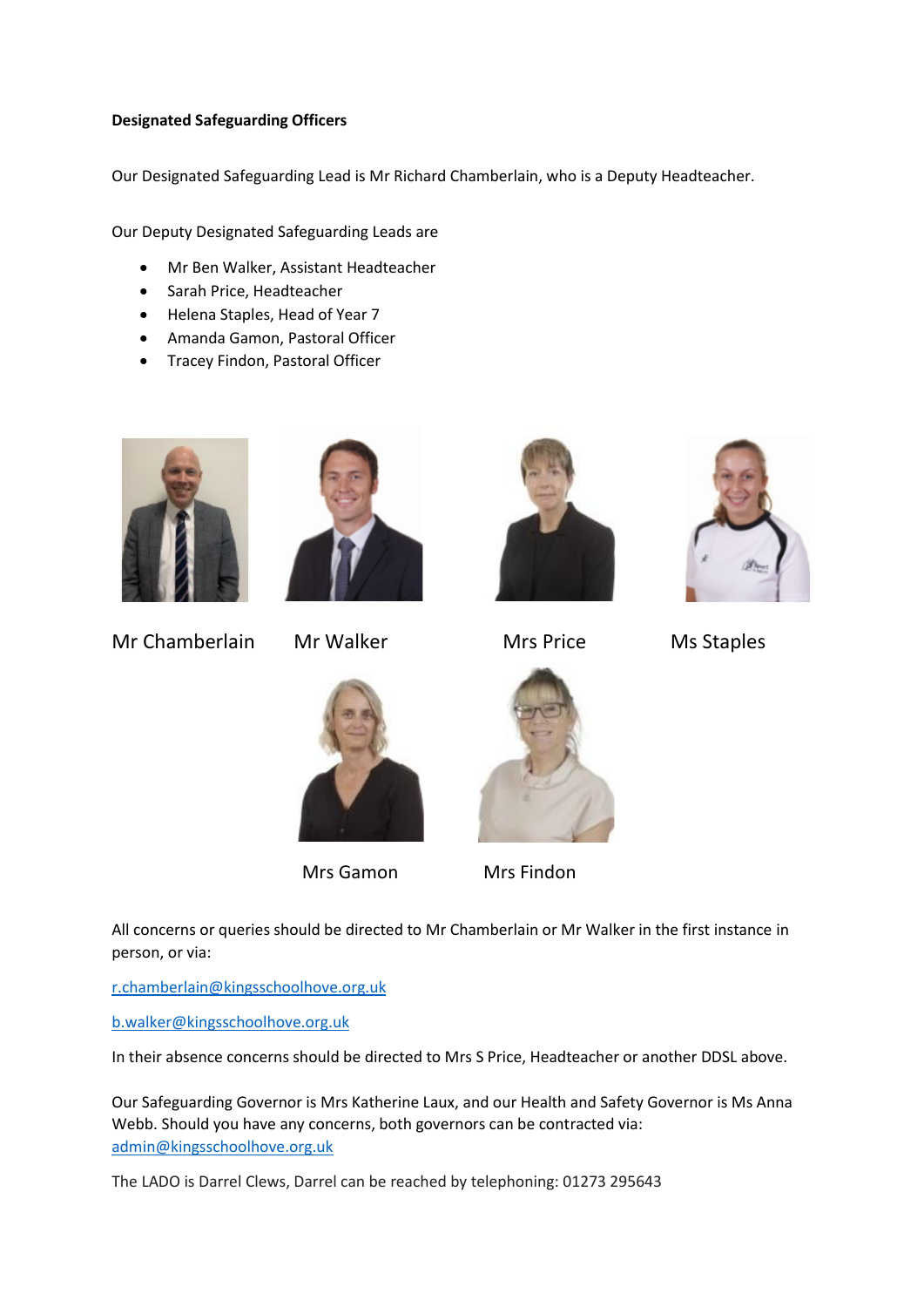### **As a visitor, you should:**

- o Sign in and out at the Main Office
- o Wear your visitors' pass at all times whilst on site and return it on departure
- o Refrain from using a camera whilst on site
- o Treat everyone with respect, adhering to our four core school values of: Love, Forgiveness, Respect and Responsibility
- o Avoid physical contact with any students
- o Avoid being on your own with a child, always ensure that a door is open and that you are visible to others
- o Report any concerns you have regarding the safeguarding of any of our students to one of our safeguarding team. Safeguarding concerns may relate to: physical abuse, emotional abuse, sexual abuse, neglect, radicalisation and extremism
- o If a student makes a disclosure to you that they have been, or are being, abused:
	- Try to encourage them to speak to a trained member of school staff (Mr Chamberlain, Mr Walker, Mrs Price, Ms Staples, Mrs Gamon, Mrs Findon)
	- If they still wish to speak to you: allow them to speak without interruption and without asking leading questions; record what they say; and pass the information immediately onto a designated school safeguarding officer
- o If you have concerns about the conduct of staff, it is your responsibility to inform the Headteacher
- o If your concern is about the Headteacher, contact the Governor responsible for Safeguarding or the Chair of Governors, Mrs Katherine Laux